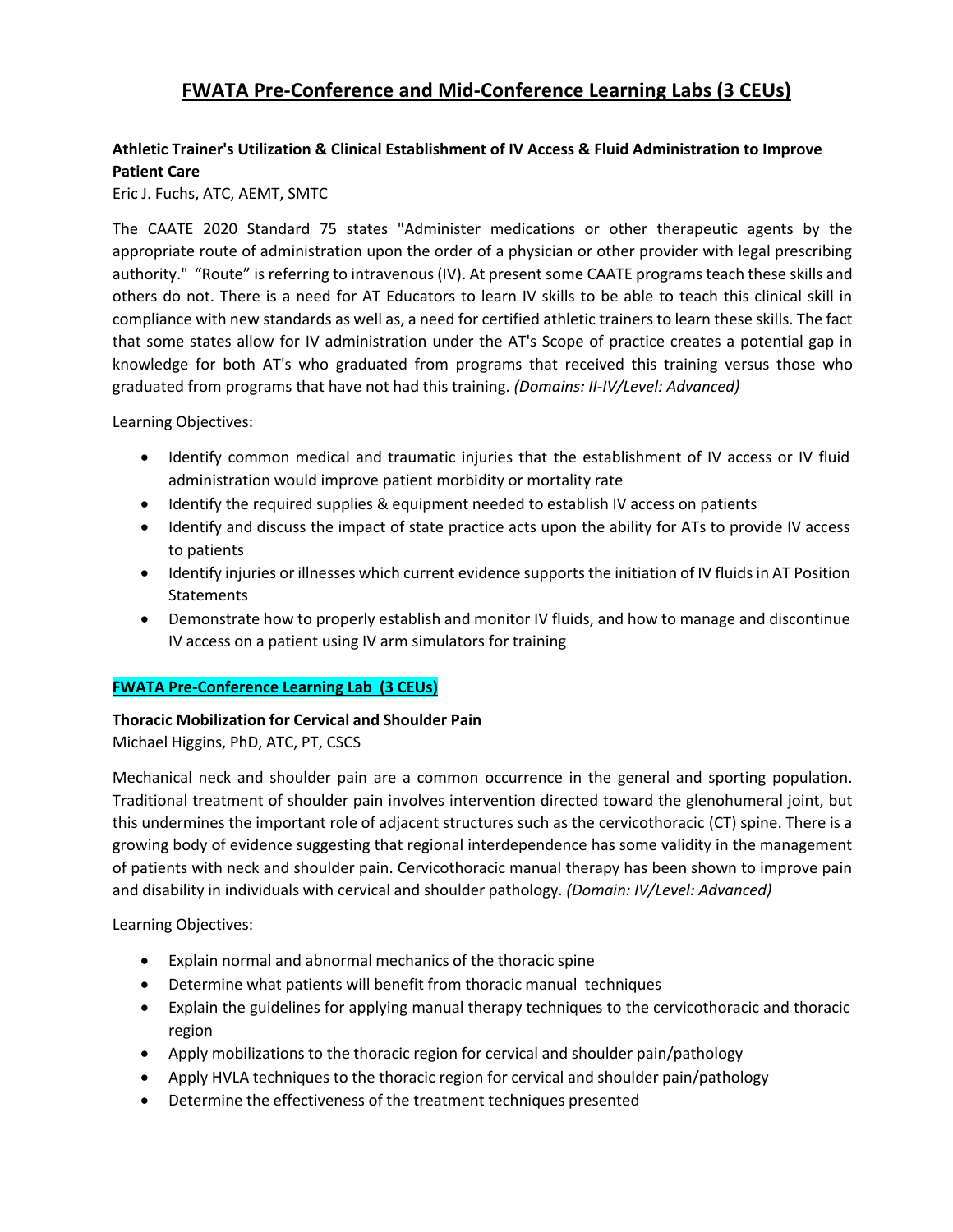#### **FWATA Mid-Conference Learning Lab (3 CEUs)**

#### **Menstrual Cycle Dysfunction and Therapeutic Treatment Interventions**

Nicole Murzen, MS, ATC, MFDc Elysia Tsai, MEd, ATC

Clinical studies show over half the population of menstruating athletes experience pain, fatigue, anxiety, heavy bleeding, and performance disruptions during the menstrual cycle. These symptoms are common but not necessary or normal. Conventional medicine routinely prescribes birth control to address symptoms, creating a cascade of adverse health outcomes, rather than addressing root causes of hormone imbalance. This Learning Lab assists athletic trainers to explore root causes including HPA-Axis, sympathetic overdrive, sleep hygiene, and nutritional deficiencies. The lab portion includes therapeutic interventions such as kinesiotape, lymphatic drainage, digestion techniques, pelvic mobility, and paced breathing for parasympathetic reset. *(Domains: I,II,IV,V/Level: Essential)*

Learning Objectives:

- Identify gaps of knowledge within the health care profession and develop integrative treatment protocols for assigned female at birth and menstruating athletes
- Recognize and understand how to evaluate root causes of menstrual cycle dysfunction using preparticipation examinations and comprehensive supplemental health questionnaires
- Discuss emerging concepts of Relative Energy Deficiency in sport (RED-s), Hypothalamic-Pituitary-Adrenal axis (HPA-axis) dysfunction, sympathetic dominance effect on athletes and athletic trainers' health, and well-being
- Define each phase of the menstrual cycle, hormonal changes, and physiological adaptations that require customization to each individual's training load, nutrition, recovery, and stress response.
- Consider the athletic training facility environments for toxic overload and sympathetic overdrive on quality of life and health status relative to the demands of athletic training
- Use kinesiotape to relieve menstrual cycle symptoms including cramps, back pain, bloating, and headache
- Practice stress reduction techniques using paced breathing and altering environmental conditions for sympathetic overdrive and vagal nerve tone
- Apply instrument-assisted soft tissue mobilization for digestion, lymphatic flow, and myofascial tissue restriction for menstrual dysfunction symptoms

#### **FWATA Suture Workshop**

#### **Basics of Wound Healing and Suturing**

Leslie Cardoza, PA-C, ATC

Skin injuries are commonly seen in athletics. The importance of wound care management can determine the outcome of the skin injury. Athletic Trainers need to have a good understanding of the stages of wound healing as this can promote tissue healing and reduce the risk of complications and infections. Athletic Trainers need to understand the basics of wound suturing including the techniques and materials used. This workshop will provide athletic trainers with hands-on experience in basic suturing that they can apply in their clinical practice. *(Domains: II,III,V/Level: Essential)*

- Describe the stages of wound healing
- Identify and apply proper wound care techniques
- Identify appropriate skin closures for different wound types
- Apply sutures to an appropriate wound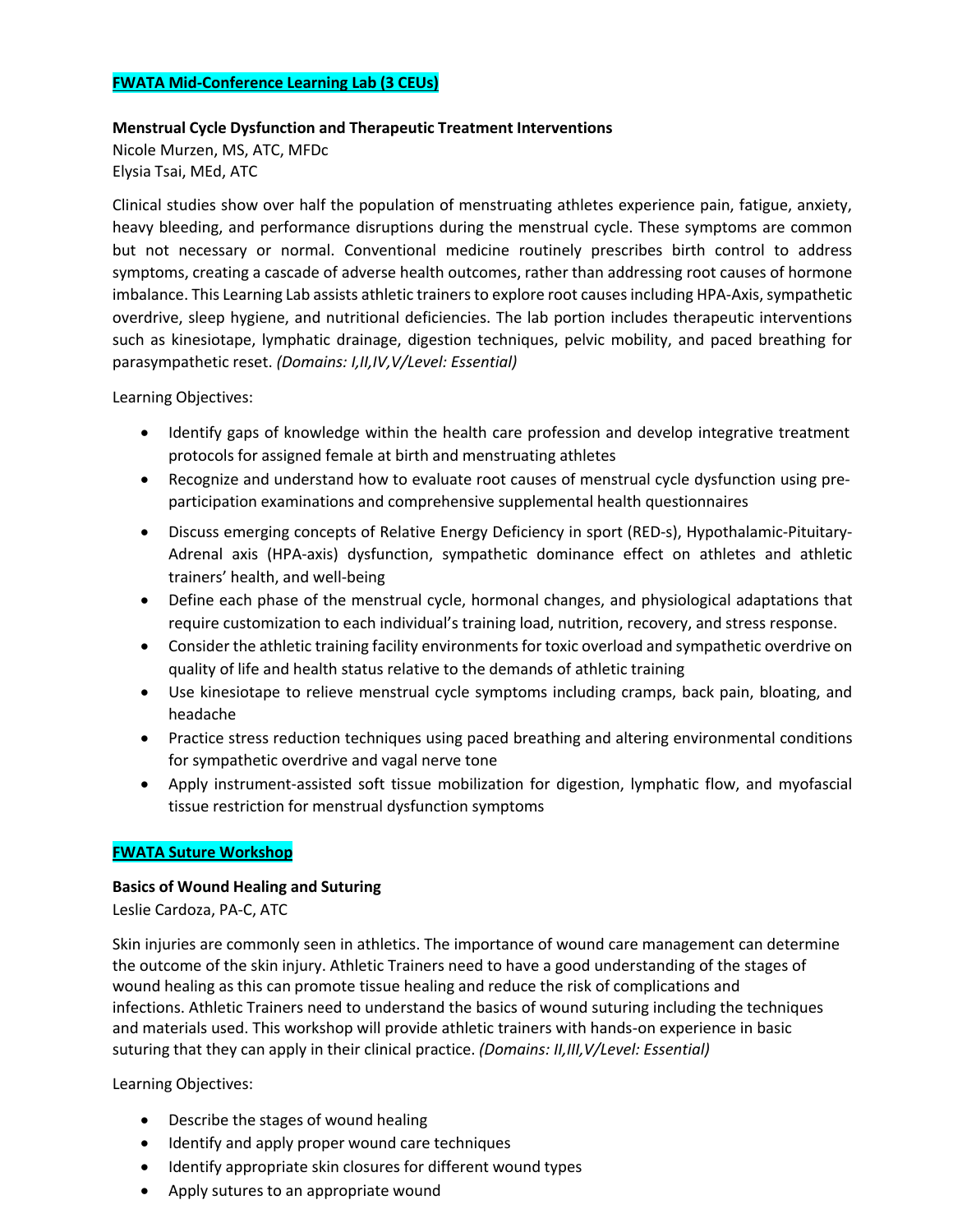# **Friday, April 29, 2022**

### **Financial Wellness for the Early Professional**

*Presented by FWATA Early Professionals Committee* Paul Backofen, Financial Advisor

Financial wellness is not always a topic of education and priority for early professionals, specifically recent graduates. Broaching the topics of student loans; how to manage repayment, understanding extra financial considerations in terms of per diem work, and key factors when accepting job offers are all imperative to our overall financial and emotional well-being. Providing early professionals with these tips can help prevent unnecessary stressors, decrease burnout, and gain confidence within the profession. *(Domain: V/Level: Essential)*

Learning Objectives:

- Identify considerations with per diem work vs. salaried positions
- Identify and discuss loan repayment programs and options after graduation
- Explain the role that insurance and benefits packages have in salary

#### **Functional Medicine for the Athlete and Athletic Trainer**

Adam C. Cady, MHS, ATC, CSCS, PA-C

Many factors can affect athlete health, well-being, and performance. This presentation will summarize the evidence on the effects of lifestyle interventions (sleep, nutrition, and reduction of stress) and their physiologic mechanisms and relationships to athlete health and performance. Practical application of intervention approaches will be presented. Most, if not all of the inventions can also be applied to the personal health and well-being of the athletic trainer. *(Domains: I,II,IV/Level: Advanced)*

Learning Objectives:

- Analyze and apply current evidence to improve athletic performance utilizing sleep interventions
- Apply current evidence to personalize aspects of nutrition to improve metabolic health and athletic performance
- Utilize current evidence to aid athletes in reducing stress and improving performance
- Discuss the bidirectional relationship of sleep, nutrition, and stress reduction to support interventions to improve athlete performance and health
- Apply knowledge gained to improve the personal health and wellness of the athletic trainer

#### **Thrower's Shoulder**

Michael Shepard, MD

The throwing shoulder presents challenging issues to both diagnose and manage. A thorough understanding of the biomechanics of throwing is necessary to allow accurate identification of throwing pathologies. Appropriate physical examination and diagnostic tests aid in identifying accurate diagnoses. Rehabilitation strategies for the throwing shoulder must be evaluated in regard to their risks and efficacy. *(Domains: II,IV/Level: Essential)*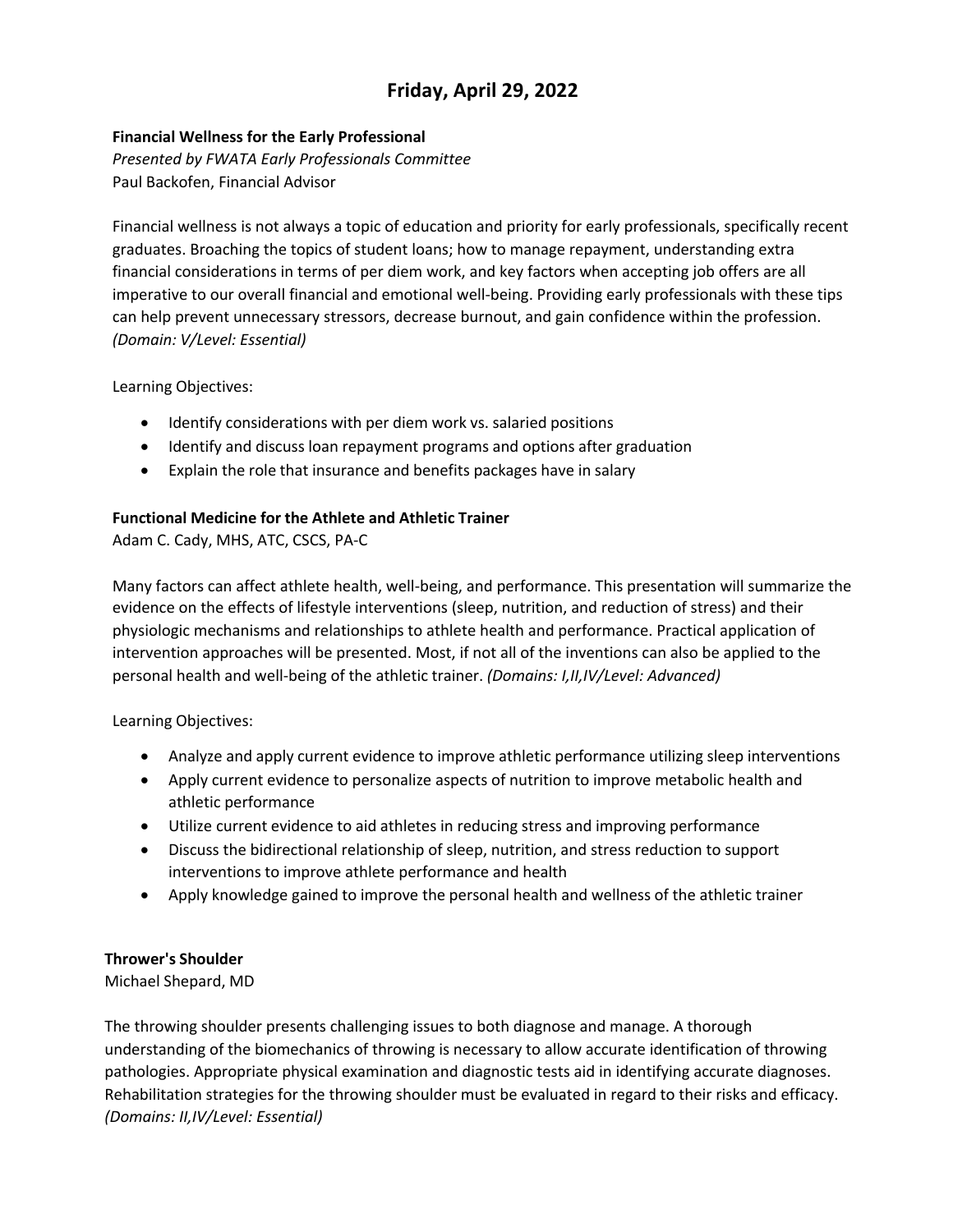- Discuss common pathologies in the thrower's shoulder
- Identify risk factors for injury in throwers
- Explain the comprehensive examination process of a thrower's shoulder
- Discuss when surgery and rehabilitation can be effective in treating the thrower's shoulder
- Describe return to play protocols for the thrower's shoulder

# **Proprioceptive Neuromuscular Facilitation: A hands-on functional rehabilitation technique** Carolyn T. Greer, MA, ATC

Rehabilitation of athletic injuries utilizing therapeutic exercise has long been a standard of care. Emphasis on therapeutic exercise techniques that are voluntary and active, pain-free, provide appropriate resistance and utilize functional patterns of motion are important components of recovery and return to play. Proprioceptive Neuromuscular Facilitation (PNF), a manual therapy approach to rehabilitation, is an excellent addition to other functional exercises. Emphasis for this session will be focused on PNF techniques utilizing isometric and isotonic (concentric and eccentric) contractions as well as combinations of contractions to develop functional strength. PNF is more than diagonal spiral patterns of motion, and understanding its use, selection, and application of techniques will enable the clinician to appropriately include it in their rehabilitation plan. *(Domain: Student/Level: Essential)*

Learning Objectives:

- Define PNF and discuss its application to rehabilitation
- Discuss the principles and procedures of PNF
- Identify the PNF functional extremity patterns of motion
- Select techniques of PNF utilizing isometric and isotonic contractions

# **Transitional Exercise: Bridging the gap between rehabilitation and human performance**

Michael Higgins, PhD, ATC, PT, CSCS

The focus of this presentation is to educate health care professionals on ways to bridge the gap between rehabilitation and strength and conditioning programs allowing for a seamless transition back to training and competition. Greater knowledge of strength and conditioning and periodization models can help health care professionals in their evaluation, clinical reasoning skills, exercise progression, and goal setting for the sustained return of patients/athletes to high levels of competition. Through exercise modification and selection, the health care professional will be better able to transition the patient/athlete back to strength, conditioning, and competition. *(Domain: IV/Level: Essential)*

- Explain and compare rehabilitation and strength and conditioning exercises
- Implement exercise modifications based on injury to allow for athletes to participate in strength and conditioning programs
- Describe the use of a periodization model in the rehabilitation setting
- Understand terminology utilized by strength and conditioning professionals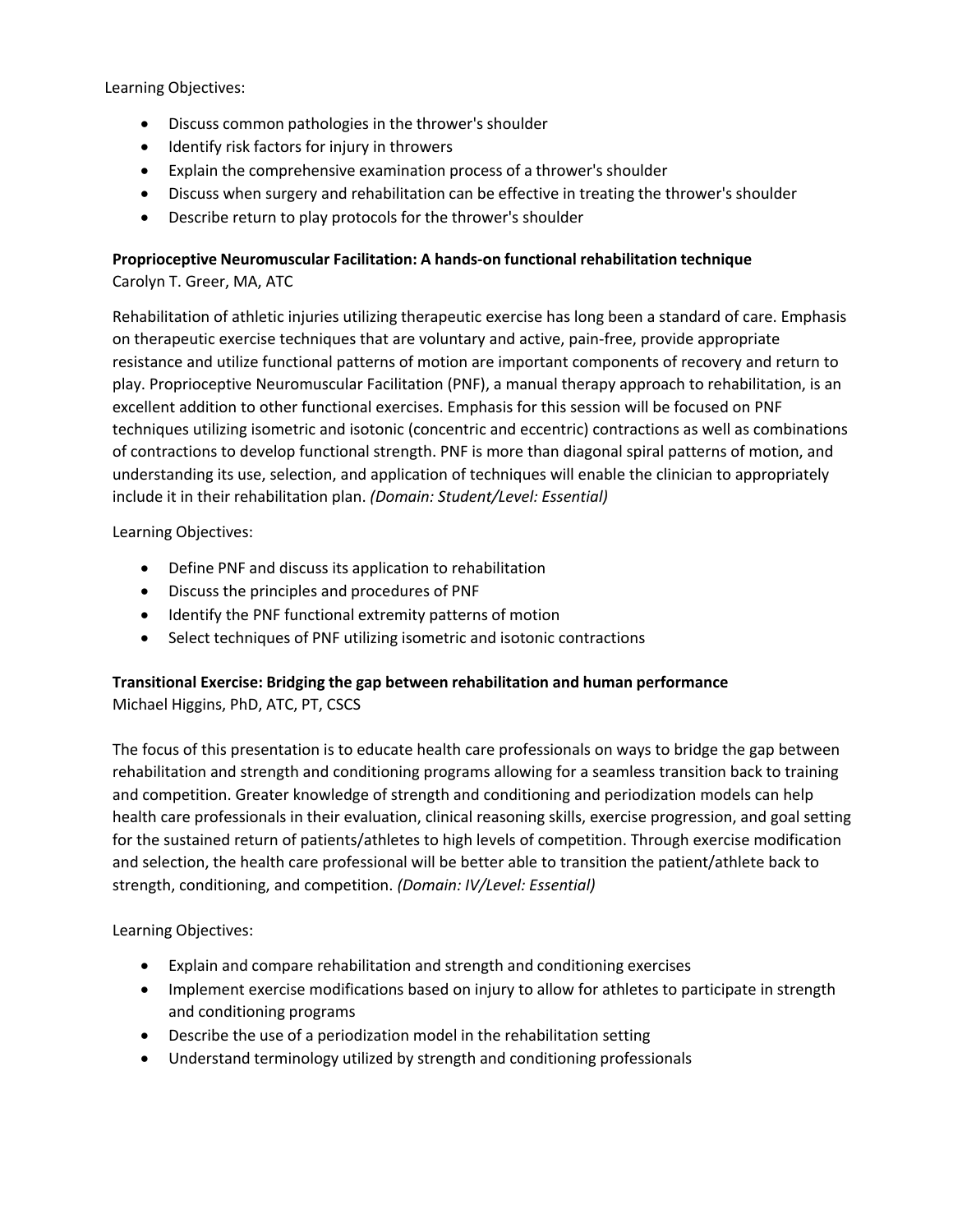#### **ACL Injuries & Treatment: Past and present**

Paul C. Murphy, MD

Anterior Cruciate Ligament (ACL) injuries are increasingly more common in the United States. The diagnosis and treatment of ACL injuries have evolved in recent years. This session will discuss current evidence on risk factors, mechanism of injury, prevention strategies, surgical vs non-surgical intervention, treatments, and rehabilitation. Surgical treatment varies and can alter post-operative care and rehabilitation. *(Domains: II,IV/Level: Essential)*

Learning Objectives:

- Discuss risk factors associated with ACL injury
- Identify the mechanisms of injury with ACL injury
- Discuss the different surgical options for ACL reconstruction and identify how this would affect rehabilitation and post-operative care

# **Athletic Training Student Sessions**

**UCL Reconstruction: The Tommy John Epidemic** Michael Shepard, MD

UCL injury and UCL surgery is a growing epidemic for youth baseball. UCL surgery has grown by nearly 300% over the last 20 years and most of this "growth" has occurred in youth athletes (1, 2, 4, 5). UCL reconstruction surgery is accompanied by a prolonged rehabilitation; often lasting up to 24 months or the majority of the athletes' remaining years in school. Surgery success or return to play rates tend to decline with younger ages – as low as 60% in high school athletes (2, 3, 4). Often, these youth athletes have multiple episodes of elbow and or shoulder pain before being diagnosed with a high-grade UCL injury. During one of these injury episodes, the clinician's goal should be to prevent this athlete from requiring UCL reconstruction surgery by detection, intervention, and education. A critical review of the latest evidence regarding the diagnosis and management of UCL lesions is warranted to enable effective decision-making for overhead athletes with UCL injuries. *(Domain: Student/Level: Essential)*

Learning Objectives:

- Describe the methods used to assess the diagnostic accuracy for the history and physical examination findings to confirm or rule out the presence of medial elbow pathology
- Appraise the current evidence for history and physical examination tests used to diagnose UCL lesions
- Describe the methods used to assess the effectiveness of treatment and return to sport
- Describe the surgical techniques and rehab program for UCL injury
- Summarize the current evidence for the management and return to sport outcomes for overhead athletes with UCL lesions

# **Implementing New Evidence into Concussion Management to Bridge the Gap**

Tamara Valovich McLeod, PhD, ATC, FNATA

The 2014 NATA position statement on concussion has several outdated recommendations. Emerging evidence suggests that ATs should update their concussion management plans and protocols. However, many ATs default to the NATA position statement for their policies. The gap statement will help ATs incorporate emerging evidence into practice until a complete update of the concussion statement can be written. *(Domains: II-IV/Level: Advanced)*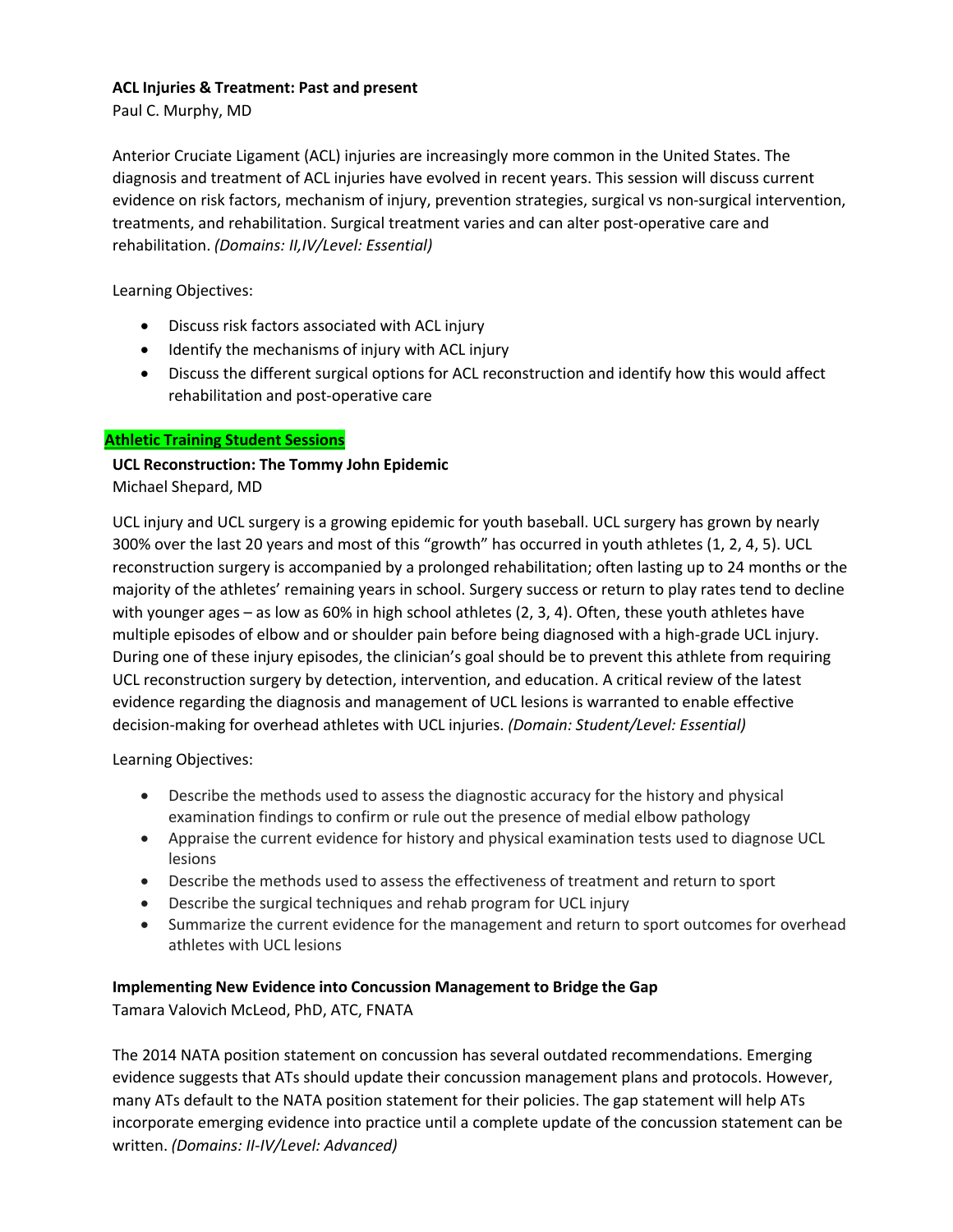- Identify which areas of the 2014 NATA concussion position statement are outdated
- Advocate for the inclusion of early aerobic exercise and active treatments for concussion
- Implement policy and practice updates using emerging evidence
- Discuss the importance of mental health considerations for patients with concussion

#### **Athletic Training Student Sessions**

#### **How to Recognize and Manage Athletes with Mental Health Issues**

Kelsey Bains, MA, CCISM, ATC

This presentation will discuss the knowledge necessary to be able to identify a variety of mental health issues that can manifest within the physically active population, in sport, performance, and with injury. We will discuss the need to recognize signs and symptoms of mental health issues. Strategies to manage and when to refer mental health patients will be explored. Psychosocial strategies that will benefit the Athletic Trainer when working with a patient struggling psychosocially are critical elements of patientcentered care. *(Domain: Student/Level: Essential)*

Learning Objectives:

- Identify and discuss common mental health concerns
- Recognize and discuss signs, symptoms, and development of mental health issues
- Explain how to manage mental health issues
- Discuss when to refer and referral processes
- Recognize when and how to apply psychological strategies

# **Evidence-Based Recommendations for the Clinical Assessment of Lateral Ankle Sprains**

Ashley Marshall, PhD, LAT, ATC

Ankle sprains are the most common injury seen by Athletic Trainers, yet there continues to be a large number of patients that experience poor long-term outcomes following these injuries. A recent consensus statement from the International Ankle Consortium provides evidence-based guidelines for the structured assessment of acute lateral ankle sprains (LAS), including both the diagnosis and identification of mechanical and/or sensorimotor deficits. The purpose of this presentation is to describe the International Ankle Consortium guidelines and highlight how Athletic Trainers are currently incorporating these components into their routine assessment of LAS injuries. *(Domain: II/Level: Essential)*

- Explain the International Ankle Consortium's evidence-based guidelines for the structured assessment of acute lateral ankle sprains
- Describe the association between athletic trainers' clinical practice patterns for the evaluation of acute lateral ankle sprains and the International Ankle Consortium recommendations
- Identify components of the International Ankle Consortium recommendations that athletic trainers are not currently utilizing when evaluating acute lateral ankle sprains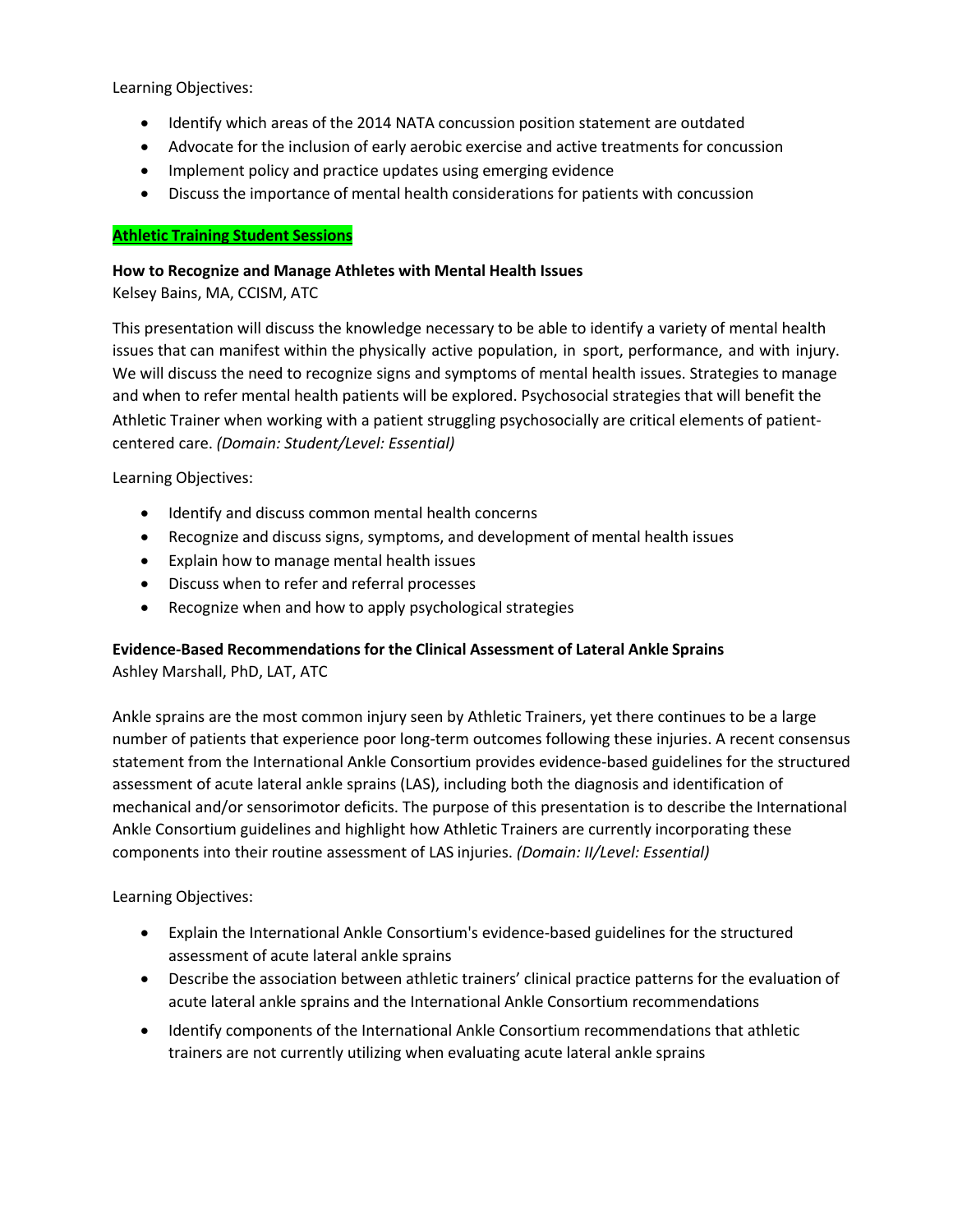# **Air Quality and its Impact on Safe Physical Activity: How to protect your patient**

Katie Walsh Flanagan, EdD, ATC

It is understood that particles from pollution, smog, forest fires, and volcanos are increasing hazards to clean air. Recently, worsening air quality has had a profound effect on safe participation in physical activity, yet the determination of when outdoor participation is dangerous is not universally understood. This presentation will increase the attendee's knowledge of the consequences of poor air quality and athletic participation, demonstrate various means to assess air quality and create a warning system and policy to protect those who engage in outdoor physical activity. Attendees will also identify more susceptible athletes to worsening air conditions and provide appropriate safety plans. *(Domain: I/Level: Advanced)*

- Examine the effects of poor air quality on athletic performance
- Characterize air quality policies for suitable adaptability to physical activity
- Create an appropriate response to poor air quality by modifying physical activity
- Devise a venue-specific plan to protect athletes from becoming ill due to poor air quality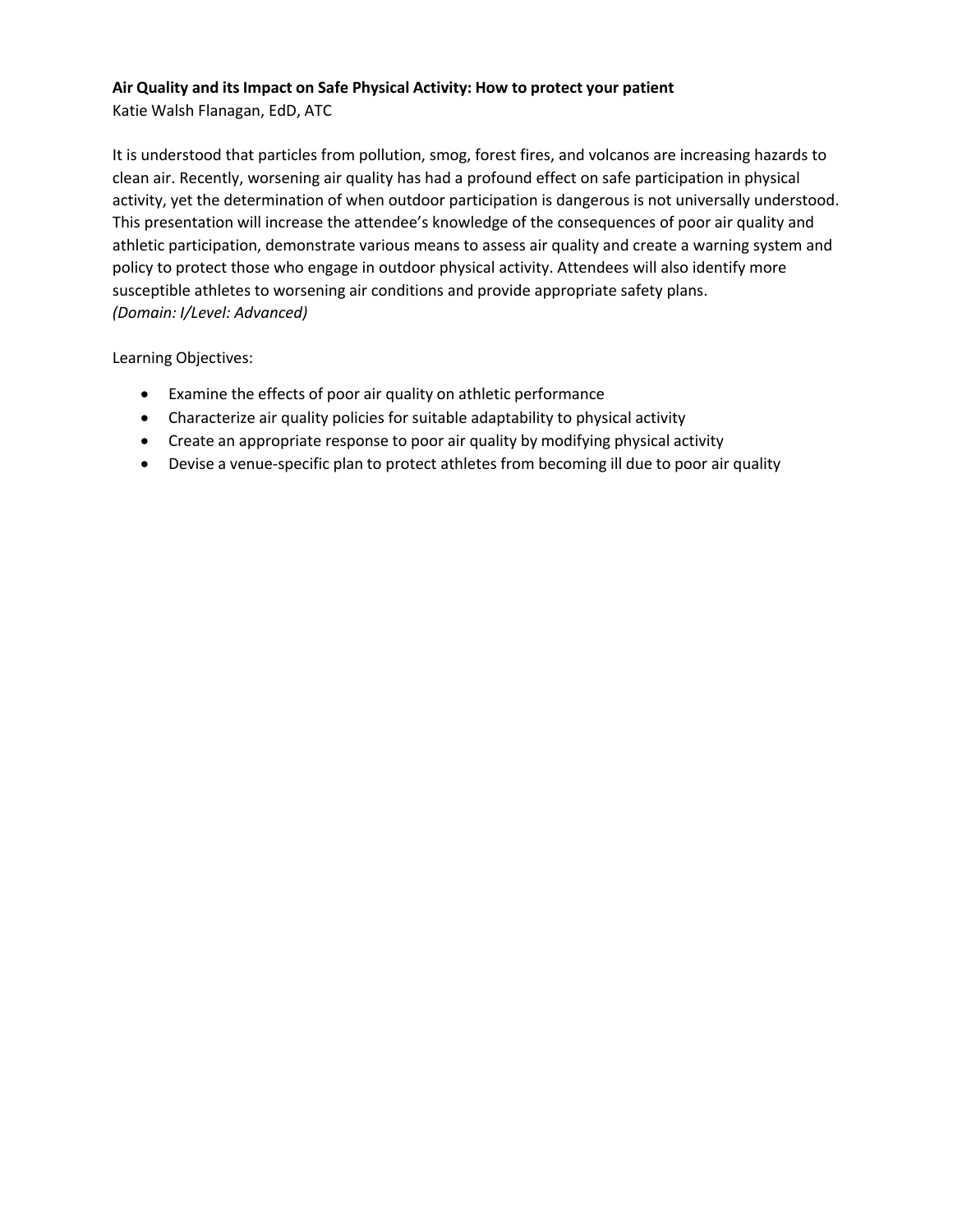# **Saturday, April 30, 2022 – Hall of Fame Day**

**Sports Nutrition and Dietary Supplement Considerations to Enhance Injury Rehabilitation Outcomes** Guillermo Escalante, DSc, MBA, ATC, CSCS\*D, FISSN

The science of sports nutrition and dietary supplements has grown exponentially over the last several decades. While athletes and strength and conditioning coaches have been putting the science learned in this field to enhance performance, most of this knowledge remains unapplied and disregarded among healthcare professionals. Understanding and applying the science in the field of sports nutrition and dietary supplements can be used by athletic trainers to enhance rehabilitation outcomes by improving their patient's muscle hypertrophy, strength, endurance, and power. *(Domain: IV/Level: Essential)*

Learning Objectives:

- Explain the importance of peri-rehabilitation nutrition
- Distinguish between safe/effective dietary supplements from unsafe/ineffective supplements
- Identify reliable resources for patients about sports nutrition and dietary supplements
- Understand nutritional requirements for injured patients
- Design general guidelines for rehab nutrition while remaining within your scope of practice

# **Taking an Active Approach to the Treatment of Concussion**

Tamara Valovich McLeod, PhD, ATC, FNATA

This presentation will discuss the benefits of taking an active approach to treating concussions. Recent evidence suggesting aerobic exercise can benefit patient outcomes will be presented. Identification of concussion sub-types or profiles will be discussed. Practical application of treatment approaches will be identified, with a specific emphasis on engaging a multidisciplinary team of healthcare providers. Lastly, strategies to help patients and other stakeholders differentiate between concussion treatment and being in the return to play progression will be discussed. *(Domains: II,IV/Level: Advanced)*

Learning Objectives:

- Debate the merits of active treatments following concussion
- Discuss the usefulness of aerobic exercise in the management process
- Differentiate between concussion treatment and the return to activity protocol
- Apply the clinical profile screen to identify concussion sub-types

# **Improve Clinical Decision-Making by Understanding Heuristics & Cognitive Bias**

Russell Muir, EdD, ATC, CES

The unavoidable use of mental shortcuts (heuristics) in decision-making leads to predictable cognitive errors (cognitive bias), especially when decisions must be made in situations of uncertainty, duress, or constrained time. Heuristics and cognitive bias have been shown to be significant contributors to diagnostic inaccuracy and sub-optimal treatment choices in a variety of medical specialties. Understanding how the brain processes information, especially within the context of heuristics and cognitive bias, is not routinely taught in athletic training education, so a need exists to fill that educational gap to improve clinical decision-making across all domains and to optimize patient outcomes. *(Domains: II-IV/Level: Advanced)*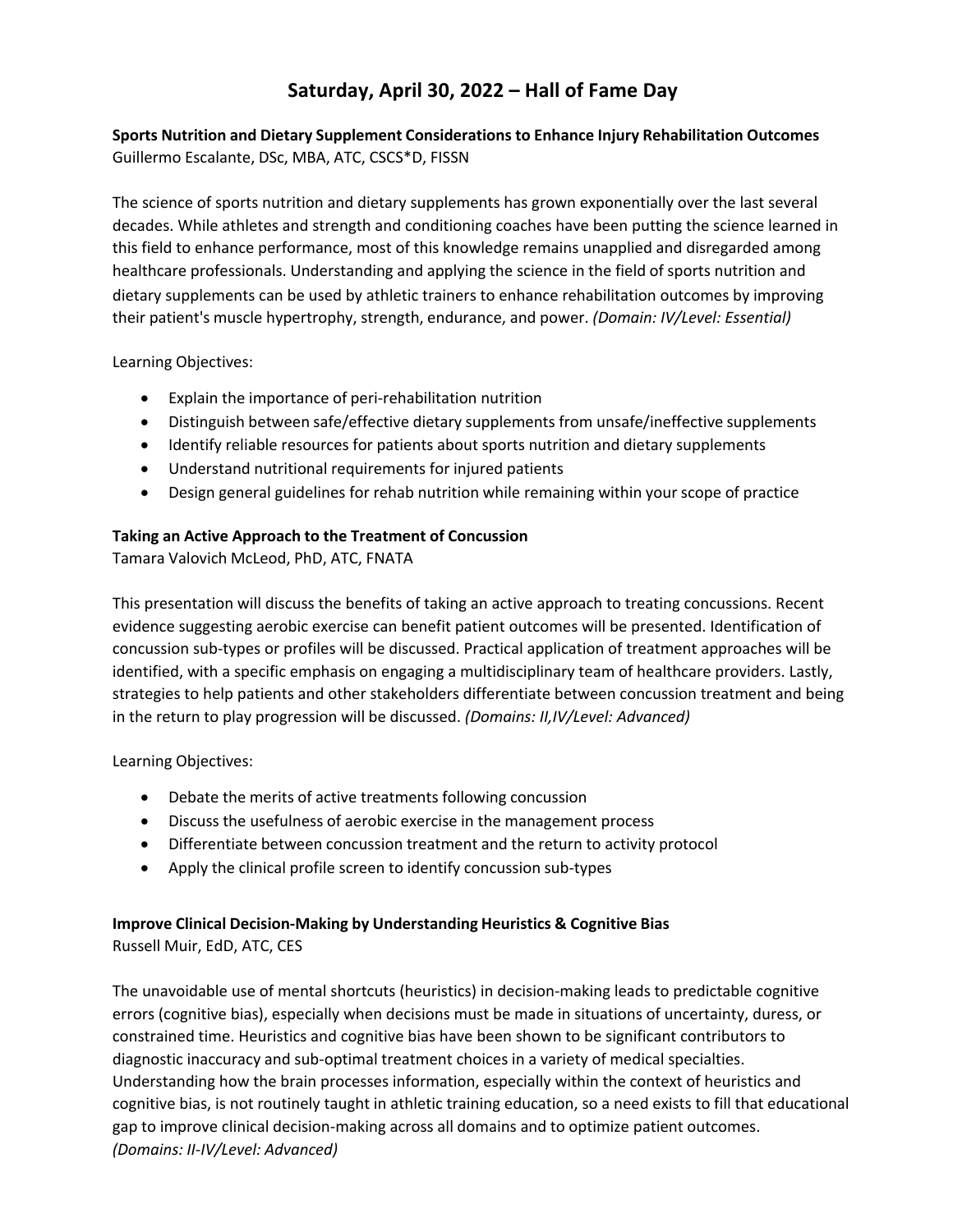- Identify and discuss several theories of clinical reasoning and decision-making
- Apply appropriate heuristics with minimal cognitive bias
- Analyze clinical decisions for the presence of cognitive error
- Evaluate whether clinicians are making appropriate clinical decisions in a variety of scenarios

#### **Arthroscopic Management and Rehabilitation of Femoroacetabular Impingement**

Kevin Parvaresh, MD

Appropriate diagnosis and management for femoroacetabular impingement syndrome is an essential component for patients struggling with hip pain, especially when it inhibits sports performance and daily activities. Proper surgical indication is key to ensuring surgical intervention will maximize individual patient outcomes. Surgical technique must match individual anatomy and pathology to ensure full correction for the multiple components of femoroacetabular impingement syndrome. Proper rehabilitation performed in a targeted, stepwise approach is essential for postoperative recovery and may involve extended sessions beyond what is typically performed for some patients struggling with strength or functional deficits. *(Domains: II,IV/Level: Essential)*

Learning Objectives:

- Identify surgical indications for femoroacetabular impingement syndrome
- Discuss surgical management options and techniques for FAI
- Apply appropriate interventions for comprehensive postoperative rehabilitation

#### **Clinical Allyship: Athletic Trainers as allies for undocumented patients**

*Presented by FWATA Ethnic Diversity Advisory Committee* Carolina Quintana, PhD, ATC

Now, more than ever, athletic trainers are treating vast and ever-changing patient populations. Regionally, the athletic training population of FWATA serves a population that includes patients who may be undocumented. It is important that athletic trainers are aware of this patient population, their unique needs, and ways to best support and provide allyship. This presentation seeks to provide athletic trainers with the foundational knowledge to best provide inclusive and high-quality care to undocumented patients while ensuring a safe and inclusive environment. *(Domain: V/Level: Essential)*

- Identify ways to create a welcoming and supportive athletic training/healthcare environment for undocumented immigrant students
- Implement practices to mitigate barriers to healthcare for undocumented patients
- Differentiate between the four main categories of persons living in the United States
- Describe allyship as it relates to athletic training practice and the four basic levels of becoming an ally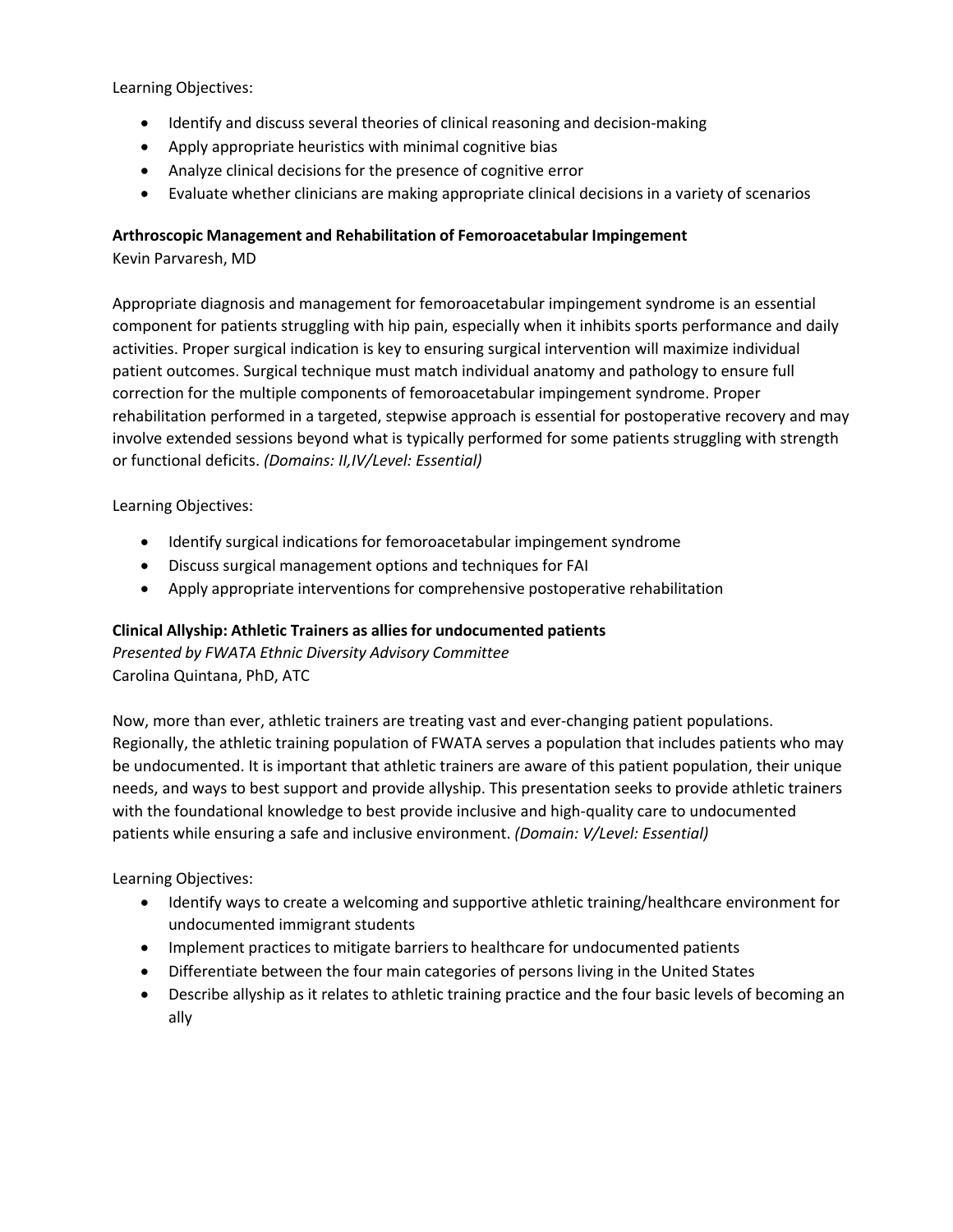#### **Neural Tension: Assessment, treatment, and management for athletes**

Katrina Parsons, MPT, OCS

Greater than 50% of athletes experience some sort of neural injury over the course of their careers. Timely assessment of these injuries to identify when conservative treatment methods are appropriate, versus referral for further diagnostic tests or surgical management is essential for preservation of function and determining return to play. Athletic trainers can utilize neuromobilization to alleviate pain, preserve function, improve ROM, and improve performance with their athletes. *(Domains: II,IV/Level: Advanced)*

Learning Objectives:

- Assess athletes for neural tension
- Perform neuromobilization as a treatment technique for athletes
- Identify contraindications for neural mobilization
- Discern appropriate referrals for further diagnostic testing and evaluation
- Describe neural pathways and common entrapment sites

#### Athletic Training Student Session

# **The Emergency Action Plan: How to implement it in your school-based practice** Andy Paulin, ATC

This presentation will provide attendees with practical applications to immediately implement in their school-based athletic training programs. The rehearsal and execution of the Emergency Action Plan (EAP) will be reinforced by the daily completion of tasks that provide an effective response to frequent acute athletic injuries and emergent conditions in practice and competition. While attendees may identify materials they do not possess, this presentation will also offer skill development to enhance the athletic training operations that currently exist. *(Domain: Student/Level: Essential)*

Learning Objectives:

- Create an effective EAP that responds to the daily operations of an Athletic Training Clinic, on-site practices, and competition
- Identify EAP techniques that are responsive to the needs of an athletic population while using existing staff and materials
- Create venue specific EAPs that athletic training staff can execute with available resources

# **Optimizing Lateral Ankle Sprain Rehabilitation: The Spectrum of Care from Intake to Discharge** Ashley Marshall, PhD, LAT, ATC

Lateral ankle sprains (LAS) are the most common injuries associated with physical activity and athletic participation. Up to 70% of individuals who sustain a single LAS will eventually develop chronic ankle instability (CAI), which has been associated with long-term consequences such as decreased healthrelated quality of life and decreased physical activity. To help mitigate consequences related to CAI, recent studies have investigated different approaches in managing patients who suffer a LAS, including the use of patient-reported outcome measures, clinician-reported outcome measures, and various treatment approaches. Although LAS injuries present a major challenge for health care providers, particularly athletic trainers, little is known about the overall effectiveness of current treatment strategies for LAS and criteria utilized to return to sport. Thus, there is a pressing need to identify effective treatment strategies that will optimize patient outcomes and reduce re-injury risk. *(Domain: IV/Level: Essential)*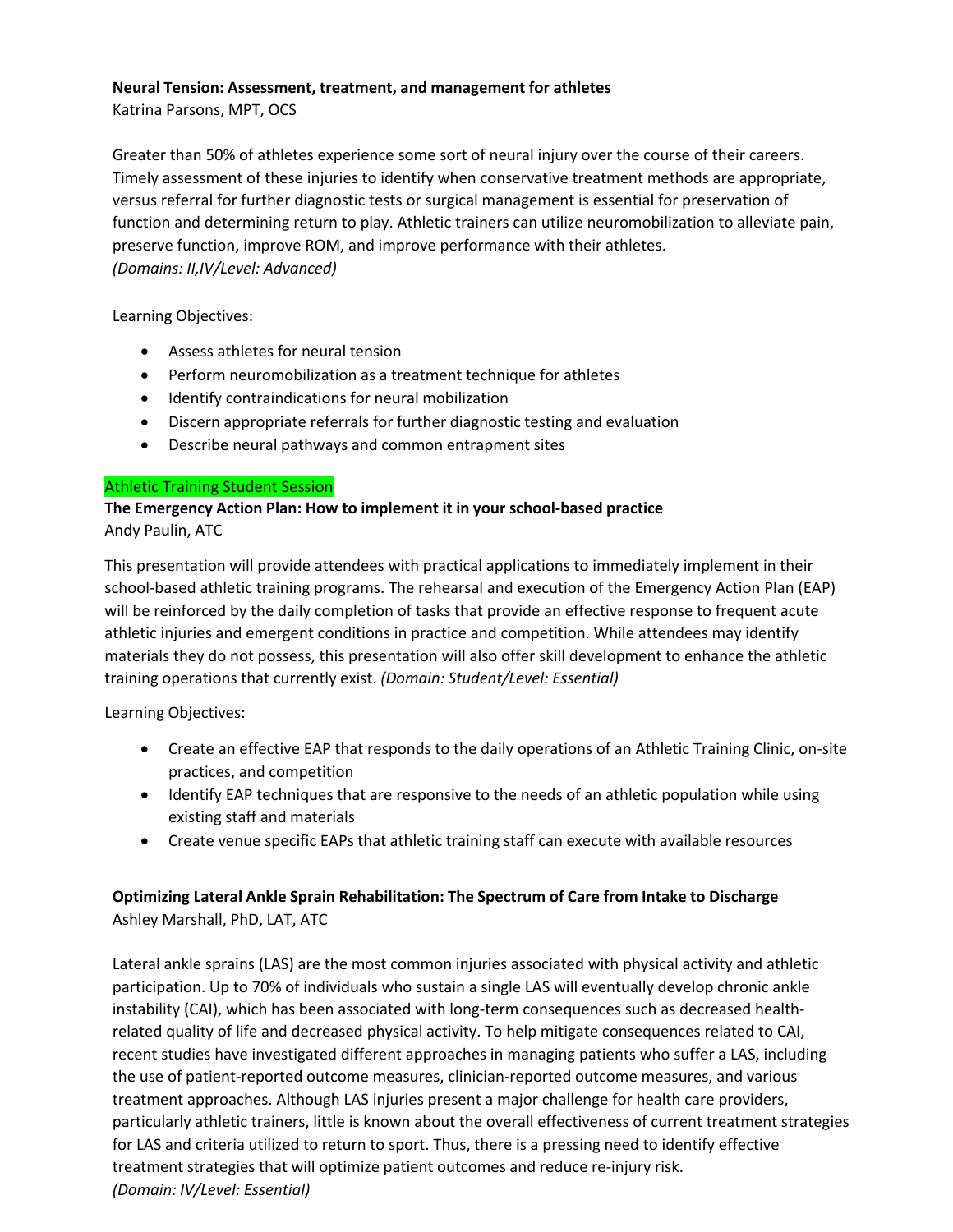- Discuss the progression of an acute lateral ankle sprain to chronic ankle instability
- Describe the evidence regarding the treatment of lateral ankle sprain injuries
- Identify patient-reported outcome measures and clinician-rated outcome measures specific to the ankle
- Discuss guidelines for the return to sport from lateral ankle sprain injury

#### Athletic Training Student Session

**Presenting Your Best Self - Skills to "Win" the Interview** Katie Walsh Flanagan, EdD, ATC

Athletic training students spend two years learning and practicing skills to be a Boardcertified athletic trainer, but often do not have adequate time in the curriculum to address getting a job, then a career in the field. Considering that students are entering the workforce with 3,000 peers annually, just being a graduate of a CAATE-accredited program is not enough to secure a desired job. This presentation begins with the importance of professional management and adequate promotion of self and will provide students with skills that apply in every work setting and are helpful life aptitudes as well in employment settings. *(Domain: Student/Level: Essential)*

Learning Objectives:

- Judiciously address strengths and weaknesses of themselves
- Appraise the criticality of attitude, posture, and facial expressions, and other areas
- Carefully listen to questions and thoughts of others before responding
- Demonstrate professional communication, in written, verbal and social medial formats
- Recognize the importance of research in any job interview

# **Surgical Management and Rehabilitation of Proximal Hamstring Tendon Tears**

Kevin Parvaresh, MD

Appropriate and prompt diagnosis and management for proximal hamstring tendon tears is an essential component for patients with hamstring tendon tears, especially acute tears that need to be fixed early to prevent complications. Proper surgical indication is key to ensuring surgical intervention will maximize individual patient outcomes. Surgical technique must match individual anatomy and pathology to ensure full healing and prevent complications. Proper rehabilitation performed in a targeted, stepwise approach is essential for postoperative recovery and return of function. *(Domains: II,IV/Level: Essential)*

Learning Objectives:

- Identify surgical indications for proximal hamstring tendon tears
- Discuss surgical management options and techniques for proximal hamstring tears
- Apply appropriate interventions for comprehensive postoperative rehabilitation

# **Leading through Change: Are you up for it? Better yet, are you equipped for it?**

Carolyn Peters, MA, ATC

Leadership is not a static event but a process, and there are multiple elements a leader must possess to navigate the journey effectively. For example, emotional intelligence, integrity, courage, wisdom, and communication are elements found in change, adaptive, and participatory leadership. In addition, the COVID-19 pandemic has revealed many aspects including the need to adapt and change ourselves and our environment. This presentation will enlighten the participant on these leadership styles and recommendations that flourish in challenging environments*. (Domain: V/Level: Essential)*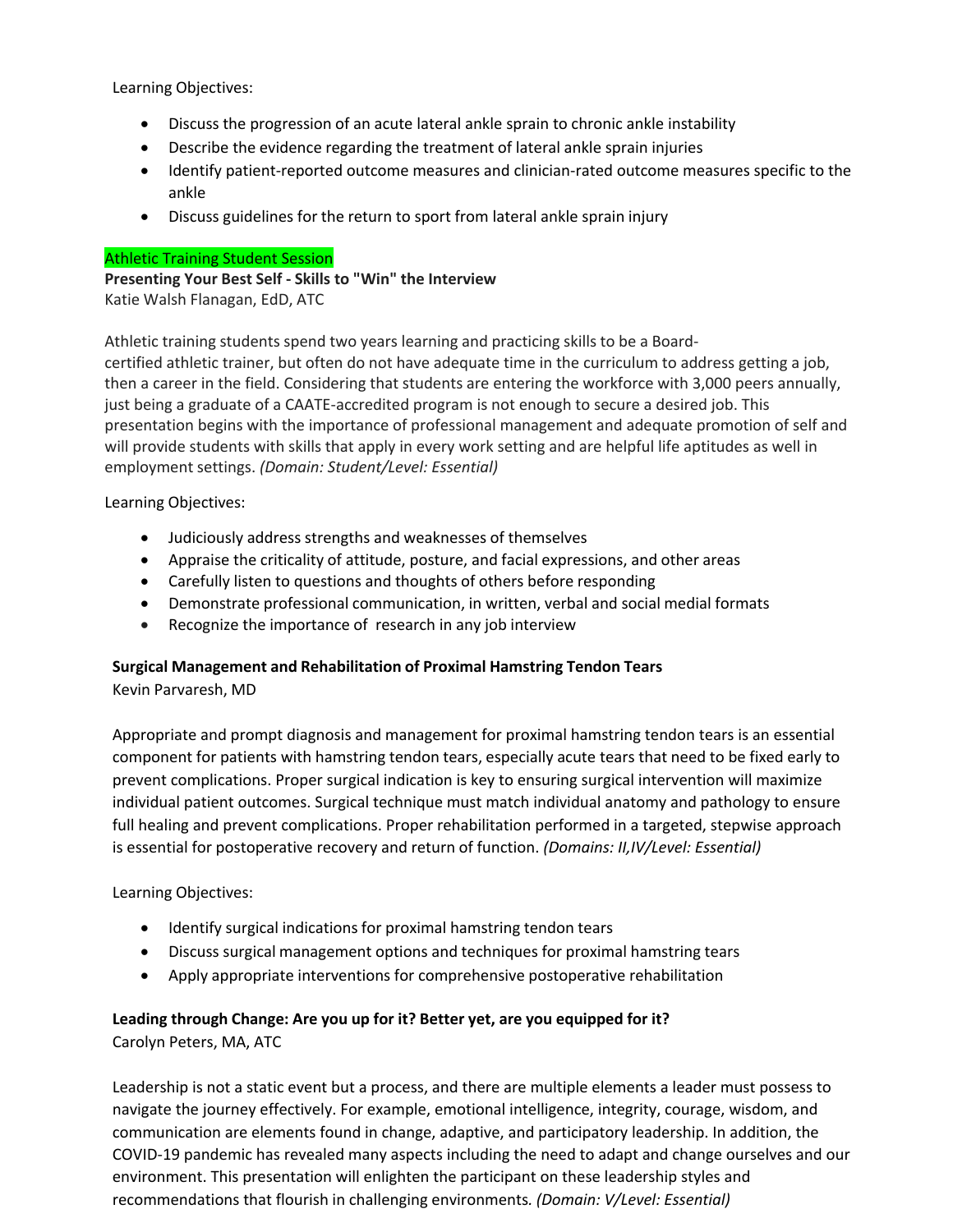- Differentiate adaptive, change, and participatory leadership styles
- Interpret current change leadership research
- Implement emotional intelligence strategies for change

### **Advocating for Return to Learn in Secondary School and College Settings**

Tricia Kasamatsu, PhD, ATC

A gradual return to learn after concussion is widely accepted as part of the concussion management process. However, medical and school professionals continue to report challenges when implementing academic support strategies in secondary school and college settings. This presentation will provide an update on current return to learn practices, challenges experienced, and recommendations to advocate for students after a concussion. A preview of the development of a consensus statement on return to learn for college students will also be presented. *(Domains: II,IV,V/Level: Essential)*

Learning Objectives:

- Compare return to learn principles in secondary and post-secondary schools
- Describe challenges while implementing a gradual return to learn
- Explain the development of the return to learn protocol for college students
- Identify strategies to advocate for students after a concussion

#### **Emergency Action Plan and the Secondary School Athletic Trainer**

*Presented by FWATA Secondary School Athletic Trainers Committee* Mark D'Anza, MEd, LAT, ATC

Athletic trainers at the secondary school level are tasked with health and safety after school hours end. It is imperative to have appropriate protocols in place as well as to practice these measures with all those involved in after-school hours events. Once established, these practices should be shared with involved parties and stakeholders to demonstrate the value having an athletic trainer brings in addition to identifying and improving in areas that need to be updated. *(Domains: I,III,V/Level: Essential)*

Learning Objectives:

- Identify and explain the components of an EAP
- Discuss the role of the athletic trainer in the implementation and rehearsal of an EAP
- Demonstrate the value of the proper implementation of an EAP to school stakeholders

# **Medical Cannabinoids: History, indications, contraindications, and risks**

Michelle A. Cleary, PhD, ATC

It is important for ATs to understand the adverse health effects and the potential therapeutic benefits linked to marijuana. The primary challenge for sports medicine practitioners is to provide advice based on the best evidence available. With increases in the recognition of the analgesic effects of cannabis and cannabinoids and their potential utility for pain management, the legalization of cannabis, and the level of cannabinoids prescribed for medicinal purposes, the AT must carefully evaluate the risk-benefit considerations of cannabinoids for the management of pain. *(Domain: IV/Level: Essential)*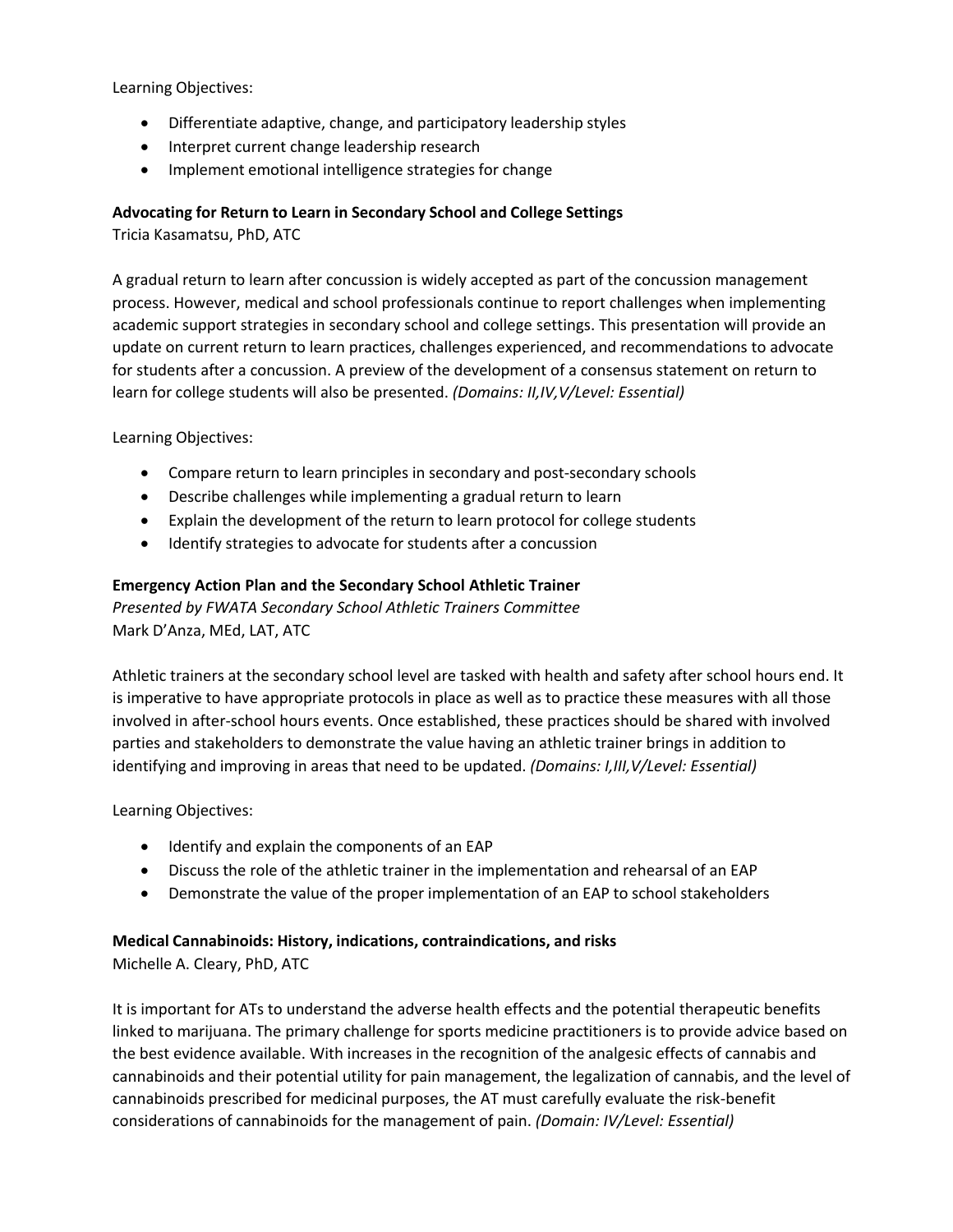- Describe the process by which cannabinoids were legalized for medical purposes
- Summarize the endocannabinoid system
- Differentiate THC from CBD
- Discuss advantages and disadvantages of cannabinoid-based medicines
- Recognize contraindications and risks associated with medical cannabinoid use

### **Prescribing "Rest": How to optimize recovery**

*Sponsored by Gatorade Sports Science Institute* Anthony Wolfe, MS

Recovery is a noun meaning a return to a normal state of health, mind, or strength. The primary goal of the athletes' performance team is to help the athlete recovery and adapt to training to perform at their best during competitions. There are many components that factor into recovery post-training and should be used together to fully support the athletes' needs. Nutrition and hydration strategies, load monitoring, and a variety of physical modalities should be used in tandem to keep athletes strong day-to-day and throughout the season. *(Domains: I,IV/Level: Advanced)*

- Discuss various nutrition strategies, including protein, carbohydrates, hydration, and supplementation to support recovery post-training
- Describe how understanding and tracking internal and external load can impact training and recovery
- Identify strategies to support good sleep hygiene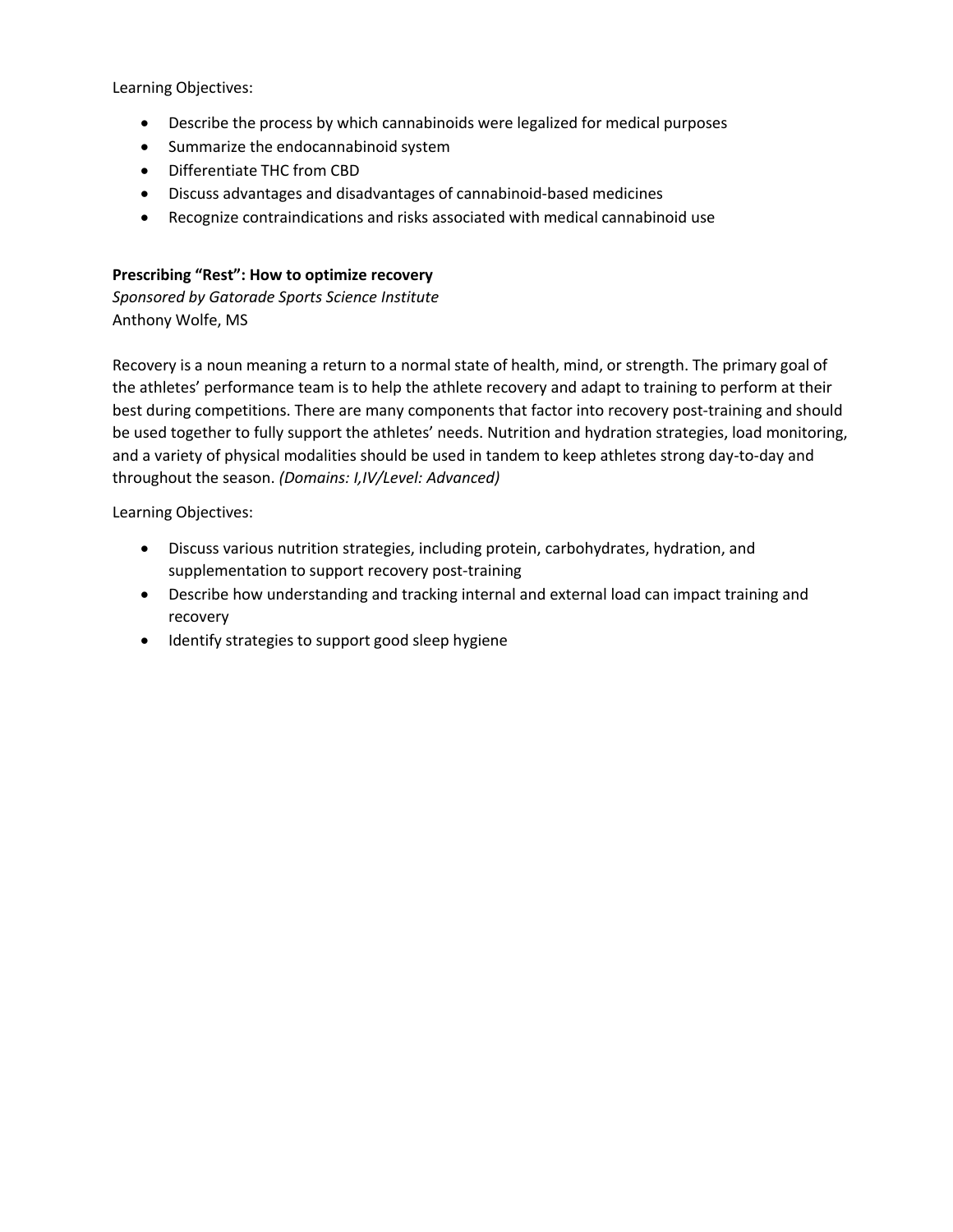# **Sunday, May 1, 2022**

# **Student-Athlete Mental Health and the Role of the Athletic Trainer**

Megan Granquist, PhD, ATC

Athletic trainers play an important role in the mental health care of student-athletes. As such, athletic trainers should proactively address mental health for optimal student-athlete wellbeing, work with student-athletes through subclinical mental health experiences and be able to recognize and refer studentathletes for mental health care. This session will discuss the role of the athletic trainer in student-athlete mental health across the spectrum of mental wellness, will provide a guide for working with studentathletes who present with subclinical mental health signs and symptoms, and give a framework for mental health referral. *(Domains: II, IV/Level: Essential)*

Learning Objectives:

- Proactively address mental health for optimal student-athlete well-being
- Identify and work with student-athletes through subclinical mental health experiences
- Recognize and refer student-athletes for mental health care

# **A Strategy for Eliminating Starvation and Dehydration from Youth and Elite Sports: The Renaissance in Sports Nutrition**

Kenneth C. Lane, MD

There has been a long history of multiple sports encouraging starvation and dehydration to "make weight" or "look better." This practice can result in poor performance, physical ailments, and in extreme cases, morbidity. Recent food science and nutrition guidance have led to the development of practices that result in safe, healthy weight loss and improved athletic performance. These simple and practical strategies need to be communicated to athletes, parents, and coaches to eliminate all starvation and dehydration from sports, and to promote a lifetime of healthy eating. *(Domains: I,IV/Level: Essential)*

Learning Objectives:

- Discuss the history and ill effects of starvation and dehydration in sport
- Provide detailed nutritional advice for healthy weight loss
- Explain metabolic and physiologic effects after adopting healthy weight-loss strategies
- Discuss strategies to educate athletes, parents, and coaches to adopt the healthy weight loss programs

#### **The Overhead Squat Assessment: Practical application in rehabilitation**

Margo B. Greicar, EdD, ATC

The overhead squat (OHS) is an effective tool to assess dynamic posture and the overall movement pattern of a patient. It is an efficient tool to assess the patient's flexibility, core stability, proprioception, and neuromuscular control throughout the entire human kinetic chain. This presentation provides an overview of eight commonly seen movement pattern dysfunctions (MPDs) during the OHS assessment. For each MPD, the structural and functional anatomy is reviewed as well as strategic rehabilitation interventions to address each MPD. *(Domains: I,II,IV/Level: Essential)*